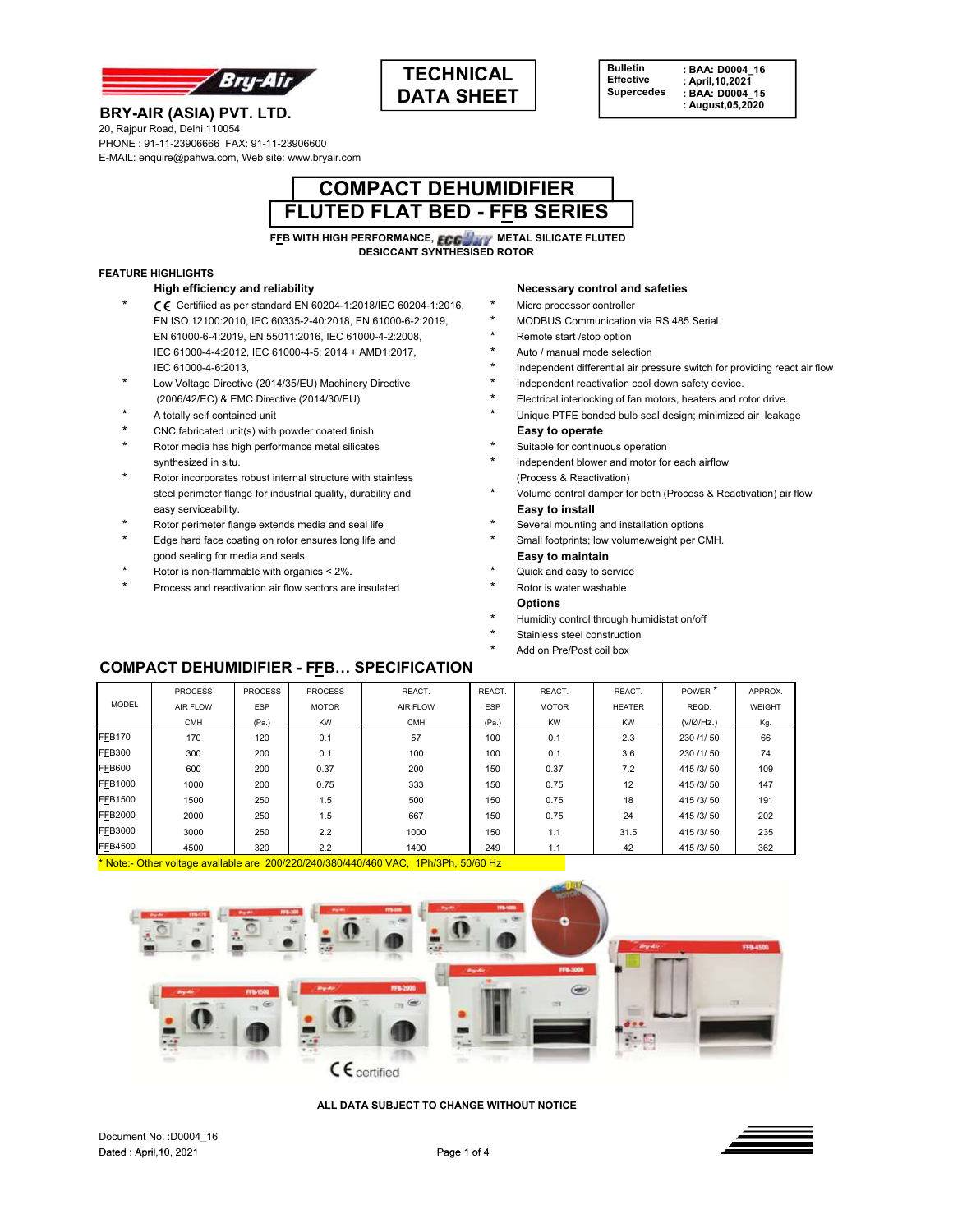# **DIMENSIONAL DATA & DUCT CONNECTION (mm)**



**\* Process Inlet size 528 x 218 for FFB-4500 only.**

| <b>MODEL</b>    |                                 | <b>UNIT</b> |                                              |     | <b>PROCESS DUCT CONNECTION (mm)</b><br><b>REACTIVATION DUCT CONNECTION (mm)</b> |     |                  |       |                  |                                    |     |             |         |                |     | DIA.                              |          |          |     |                                    |                |     |     |                  |                |     |             |      |       |     |
|-----------------|---------------------------------|-------------|----------------------------------------------|-----|---------------------------------------------------------------------------------|-----|------------------|-------|------------------|------------------------------------|-----|-------------|---------|----------------|-----|-----------------------------------|----------|----------|-----|------------------------------------|----------------|-----|-----|------------------|----------------|-----|-------------|------|-------|-----|
|                 | <b>DIMENSION</b><br><b>DATA</b> |             | <b>INLET CONNECTION</b><br><b>CONNECTION</b> |     |                                                                                 |     |                  |       |                  | <b>OUTLET</b><br><b>CONNECTION</b> |     |             |         |                |     | <b>INLET</b><br><b>CONNECTION</b> |          |          |     | <b>OUTLET</b><br><b>CONNECTION</b> |                |     |     |                  |                |     | <b>HOSE</b> |      |       |     |
|                 | (mm)                            |             |                                              |     |                                                                                 |     |                  |       |                  |                                    |     |             |         |                |     |                                   |          |          |     |                                    |                |     |     |                  |                |     | P           | R    |       |     |
|                 | A                               | В           | С                                            | D   | Е                                                                               | Н   | H1               |       | JJ               | J <sub>1</sub>                     | F.  | G           | K       | K <sub>1</sub> |     | L1                                | w        | $\circ$  | P   | S                                  | S <sub>1</sub> | Q   | R   |                  | T <sub>1</sub> | U   | U1          | X    | øV    |     |
| <b>FFB-170</b>  | 680                             | 480         | 394                                          | 140 | 110 <sup>1</sup>                                                                | 152 | 190 <sub>1</sub> | 112   | $\Omega$         | 124                                | 224 | 220         | 120     | 175            | 77  | 93                                | $\Omega$ | 110      | 85  | 118 <sup>1</sup>                   | 143            | 224 | 178 | 120 <sup>1</sup> | 175            | 77  | 93          |      | 96    | 96  |
| <b>FFB-300</b>  | 740                             | 540         | 445                                          | 170 | 110 <sup>1</sup>                                                                | 208 | 190              | 170   | $\Omega$         | 124                                | 237 | 265         | 120     | 175            | 95  | 93                                | O        | 110      | 85  | 118                                | 143            | 237 | 170 | 120 <sub>1</sub> | 175            | 95  | 93          |      | 96    | 96  |
| <b>FFB-600</b>  | 890                             | 630         | 494                                          | 196 | 136                                                                             | 264 | 240              | 226   | $\Omega$         | 160                                | 300 | 273         | 170     | 225            | 98  | 128                               |          | 142      | 85  | 182                                | 145            | 300 | 220 | 170 I            | 225            | 98  | 128         |      | 146   | 146 |
| FFB-1000        | 1048 730                        |             | 555                                          | 225 | 160                                                                             | 320 | 290              | 280   | $\Omega$         | 208                                | 365 | 290         | 220     | 220            | 124 | 150                               | 27.5     | 180      | 125 | 255                                | 225            | 365 | 270 | 220              | 220            | 124 | 150         | 27.5 | 196   | 196 |
| FFB-1500        | 1208                            | 890         | 584                                          | 254 | 160                                                                             | 376 | 290 l            |       | 170 170          | 200                                |     | 375 312 220 |         | 220            | 135 | 150                               |          | 27.5 212 | 125 | 325                                | 225            | 375 | 265 | 220              | 220            | 135 | 150         | 27.5 | 196   | 196 |
| <b>FFB-2000</b> | 1208                            | 890         | 629                                          | 250 | 160                                                                             | 376 | 290              | 170 l | 170 $\mathsf{I}$ | 200                                | 375 | 344         | 220     | 220            | 135 | 163                               | 27.5     | 212      | 125 | 325                                | 225            | 375 | 255 | 220              | 220            | 135 | 150         | 27.5 | 196   | 196 |
| FFB-3000        |                                 | 1208 1000   | 730                                          | 302 | 160 <sub>1</sub>                                                                | 500 | 290              | 230   | 230              | 210                                | 390 |             | 420 295 | 295            | 155 | 205                               | 27.5     | 212      | 125 | 325                                | 225            | 375 | 265 | 220              | 220            | 135 | 150         | 27.5 | $---$ | 196 |
| FFB-4500        |                                 | 1227 1156   | 830                                          | 341 | 134                                                                             | 578 | 290              | 269   | 269              | 210                                | 418 |             | 477 255 | 461            | 155 | 405                               |          | 218      | 129 | 325                                | 225            | 402 | 261 | 220              | 220            | 137 | 150         | 27.5 | $---$ | 196 |

**Note : (1) All dimensions in mm.**

 **(2) For reference purpose only**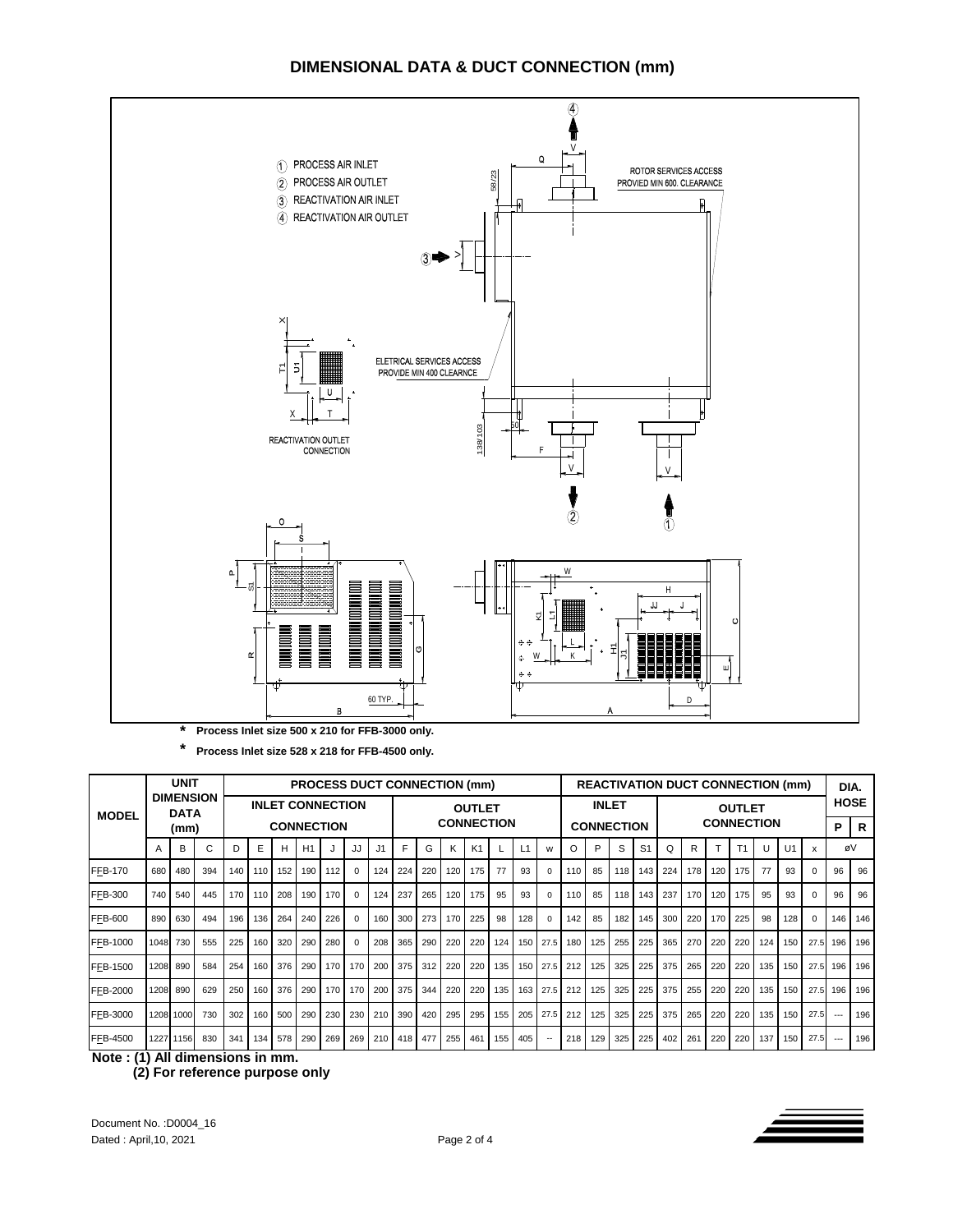Performance charts are for nominal process airflow within the operating range each FFB series and assumes wPI =wRI. Please consult Bry-Air for other specific condition.





**ALL DATA SUBJECT TO CHANGE WITHOUT NOTICE**